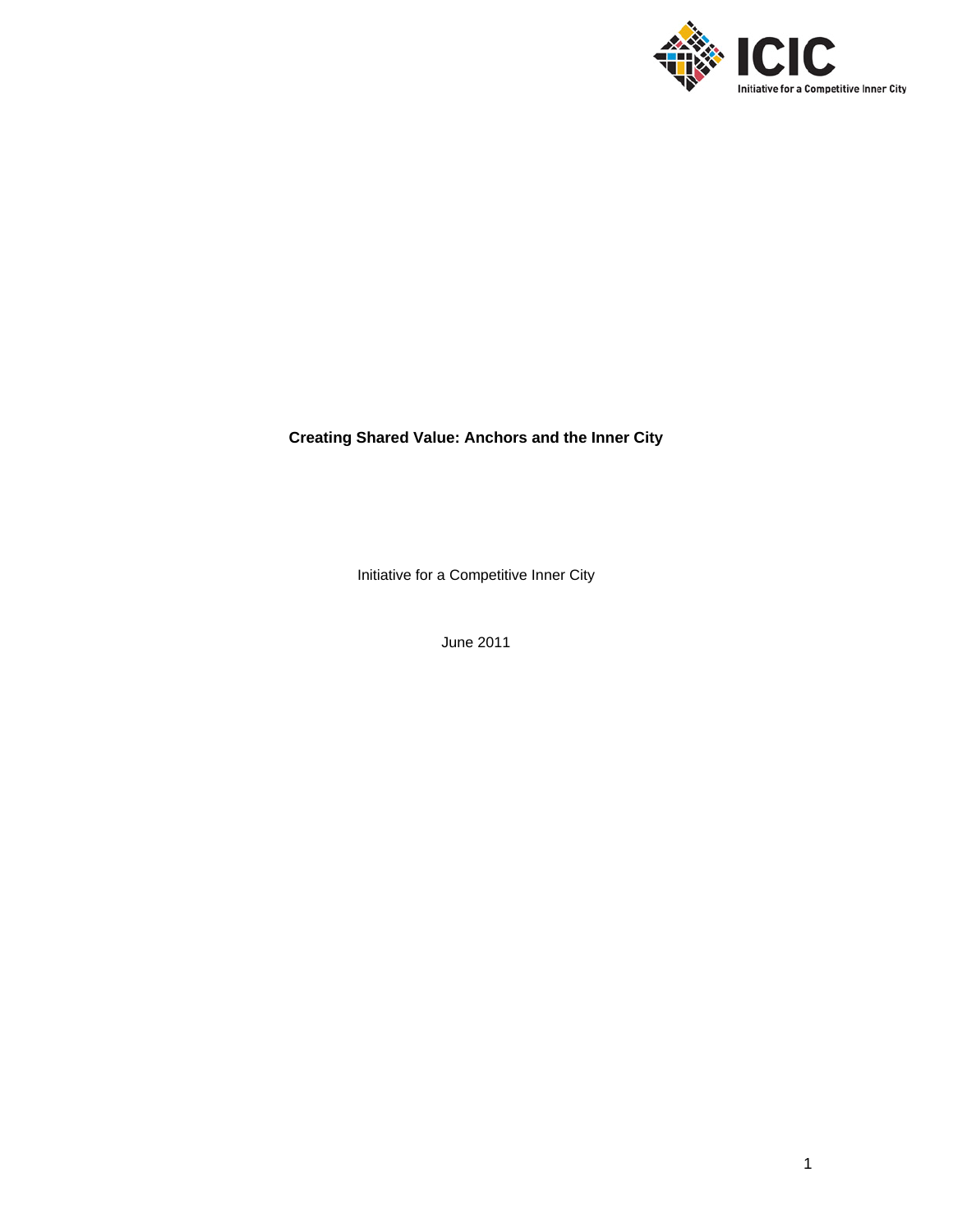

# **BACKGROUND**

Anchor institutions, such as hospitals, universities, arts and cultural institutions and sports venues, occupy a unique and influential place in America's inner cities. In 66 of the 100 largest inner cities, an anchor is the largest employer. Some 925 colleges and universities, or roughly one in eight, are based in the inner city.<sup>1</sup> About 350 hospitals, or roughly one in 15 of the nation's largest hospitals,<sup>2</sup> call an inner city home.

Many inner city anchors remain economically strong, even as cities fight job loss and historic levels of home foreclosures. Yet anchors' relative economic health, combined with the fact that they can be seen as disconnected from their neighborhoods, often makes them a target of resentment. Too often, anchors are not seen as integral to the local economic fabric. As cities and other nonprofits face increasingly severe fiscal restraints, anchors are repeatedly called upon by government and non-profit organizations to support multiple community needs. In some cities, there is now a greater focus on anchors' capacity to make payments in lieu of taxes.

 There is another, more efficient way for anchors to bolster their local economies: by working with their communities to create shared value for both. Shared value, writes Initiative for a Competitive Inner City founder and Harvard Business School Professor Michael Porter, is defined as "policies and operating practices that enhance the competitiveness of a company while simultaneously advancing the economic and social conditions in the communities in which it operates… Shared value is not social responsibility, philanthropy or even sustainability, but a new way to achieve economic success." The concept of shared value recognizes that anchors and their communities are inextricably bound together. As Porter writes, "A business needs a successful community, not only to create demand for its products but also to provide critical public assets and a supportive environment. A community needs successful businesses to provide jobs and wealth creation opportunities for its citizens."<sup>3</sup>

The Cleveland Clinic, which is ranked as one of the country's top-performing hospitals and hosts 4.2 million patient visits each year, has been particularly forward-thinking in its efforts to create shared value. Over the past year, we have worked with the Clinic to develop a framework for anchor engagement. Our hope is that the framework presented here will allow us to explore the mutual

 $\overline{a}$ <sup>1</sup> National Center for Education Statistics<br><sup>2</sup> American Hearital Accoriation annual at

<sup>2</sup> American Hospital Association annual survey, State of the Inner City Economy Database. Based on hospitals with 1,000 or more employees.<br><sup>3</sup> Porter, Michael E., and Mark R. Kramer, "Creating Shared Value," *Harvard Business Review*, January-February 2011, p.

<sup>64, 66.</sup>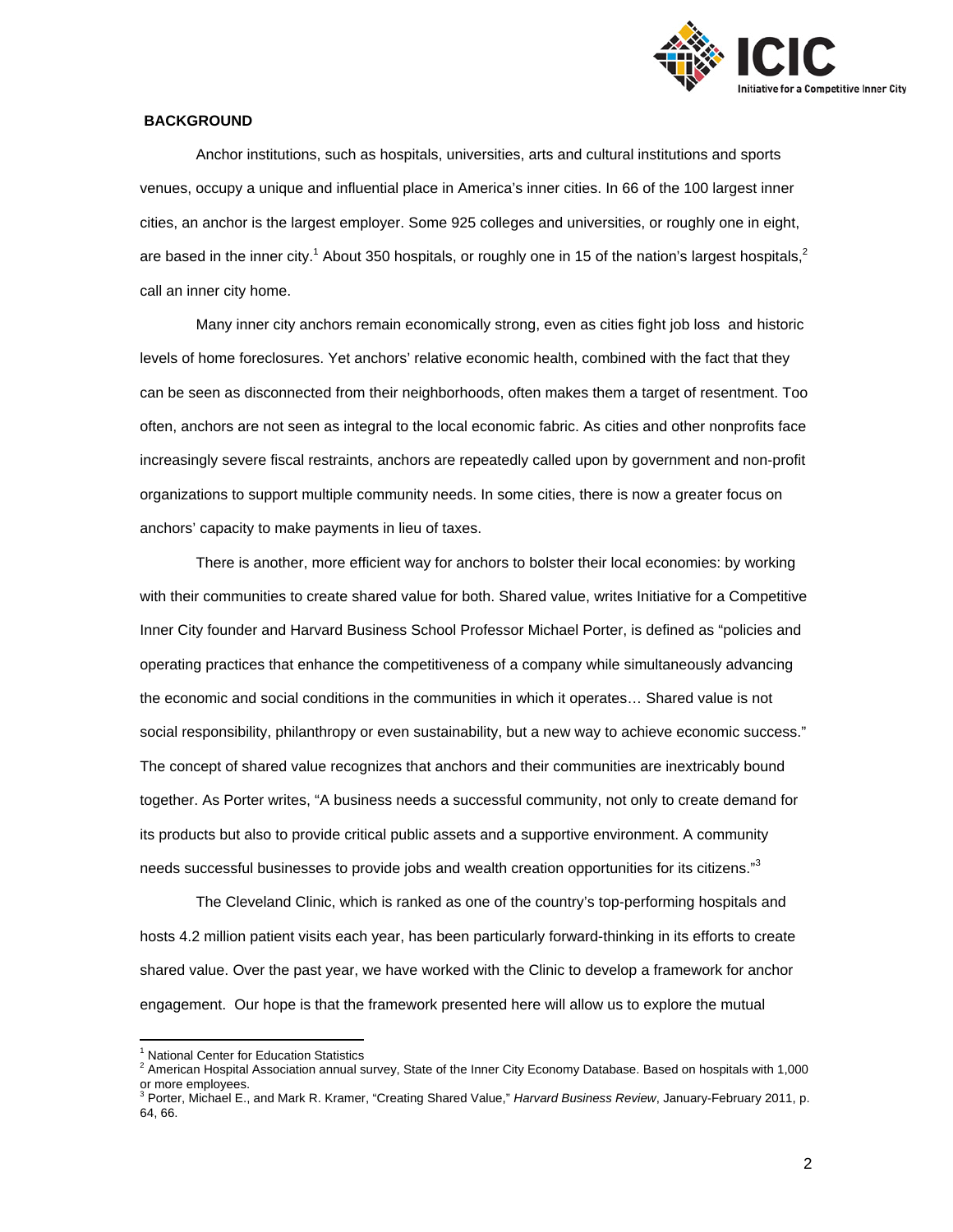

benefits to be had via creative engagement and to learn from the considerable experimentation already taking place.

#### **WHY THE INNER CITY MATTERS**

The crossroads of America's cities have the potential for great economic vitality. Eight percent of the U.S. population, or about 25 million people, live in an inner city. Even that figure roughly equivalent to the population of Texas-- significantly understates the economic demand generated by inner cities because commuters add greatly to the spending power of inner city residents. As markets, income density in the inner city is eight times greater than it is in the suburbs.

Despite their relatively small size, inner cities are rich in labor and land, with diverse and underemployed workforces and desirable locations that allow companies based there to serve thriving business districts nearby. Over the next 10 years, nearly 1 billion square feet of building space in U.S. inner cities is expected to become available—almost exactly the amount that growing industrial activities will require. Inner cities are also rich in transportation hubs, with a higher concentration of airports, water ports and intermodal shipping centers than other parts of the country.

Yet our inner cities are also areas of concentrated economic malaise.<sup>4</sup> While inner cities occupy only 0.1% of U.S. land area, their residents are disproportionately impoverished: Inner cities host 19% of U.S. total poverty and a distressingly high 31% of minority poverty.

The concentrated nature of inner city economic disadvantage makes it susceptible to focused intervention. If we are serious about tackling income and wealth inequality, and its grievous social ills, the inner city represents our best chance for large-scale success.

#### **THE IMPACT OF ANCHORS**

 $\overline{a}$ 

Hospitals, universities and major cultural institutions are referred to as "anchors" for good reason. They hold significant investments in real estate and social capital, making it extremely difficult for them to pull up stakes and leave. Collectively, colleges and universities have inner city real estate portfolios valued at almost \$100 billion. In 2008, inner city anchors spent over \$200 billion on goods, services and pay. Large hospitals alone spent \$130 billion. In Detroit, the three largest anchors—

<sup>&</sup>lt;sup>4</sup> ICIC defines an inner city as an area that has a poverty rate at or above 20%, or that meets two of three other criteria: a poverty rate at least 1.5 times that of the surrounding metropolitan statistical area; median household income 50% or less than that of the surrounding MSA; and an unemployment rate at least 1.5 times that of the surrounding MSA.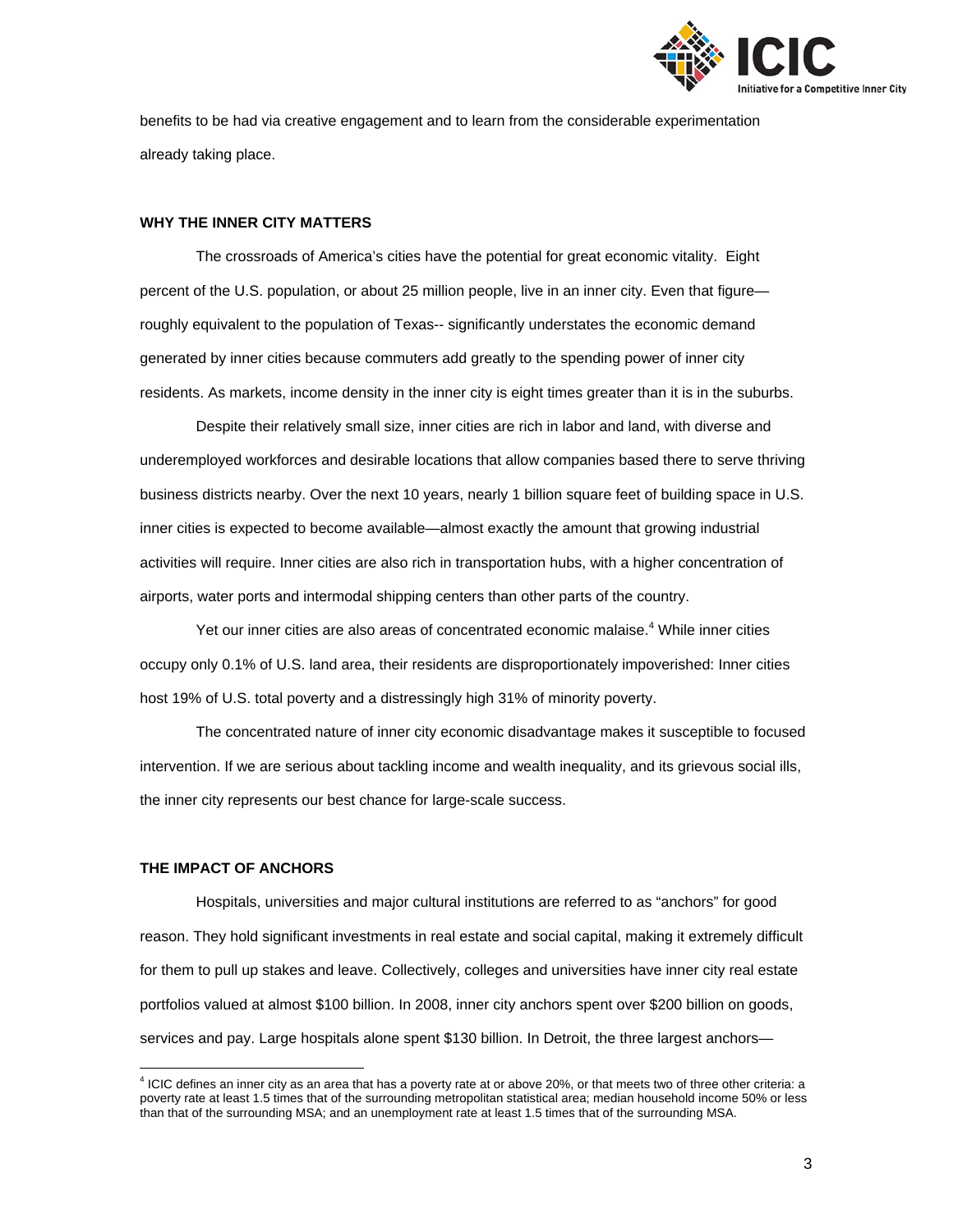

Wayne State University, Detroit Medical Center and the Henry Ford Health System—control nearly half of the real estate in the city's Midtown neighborhood and spend a combined \$1.7 billion annually on goods and services.

Nationally, so-called "eds and meds" provide 5.2% of jobs. In the inner city, they provide 11% of jobs. That number is expected to increase as the clusters, or industry groupings, in which anchors are represented—Local Health Services and Education and Knowledge Creation—are projected to grow over the next eight years, creating approximately 340,000 new inner city jobs. Without anchors, inner cities would have lost 10,000 jobs from 1998 to 2006.

#### **HARNESSING THE POTENTIAL**

Anchors can create shared value by embracing their inter-dependencies with their neighborhoods and strategically including community impact in their business strategy. This can produce measurable advantages, such as increased demand for their products and services, more success in hiring and retention and the ability to leverage private development money.

The Johns Hopkins Institutions are a case in point. The area to the north of Johns Hopkins' main campus, once a thriving working-class neighborhood, had descended into poverty, drugs and crime, with vacancy rates reaching 70%. In response, Johns Hopkins partnered with state and local governments and the Annie E. Casey Foundation to create East Baltimore Redevelopment, Inc., which in 2003 launched an ambitious \$1.8 billion plan to redevelop 88 acres. Hopkins deeded the more than 100 properties it owned in East Baltimore to EBRI. The EBRI master plan calls for the construction of 2,200 mixed-income housing units, 1.1 million square feet of life sciences and biotech labs and offices, retail space, a new cultural center, playing fields and other open public spaces. The hospital will serve as a magnet to attract new biotech companies to the area.

The Cleveland Clinic's efforts to create shared value hinge on an ambitious drive to reduce smoking and obesity in Cleveland. If the Clinic succeeds on its own campuses, it will be rewarded with healthier, more productive employees with lower health care costs. If it succeeds across Cleveland, it will be serving healthier citizens who will be better prepared to become engaged employees of the Clinic, resulting in a better patient experience. A better community perception of the Clinic will increase the number of patients seeking care, reduce political and neighborhood tensions and improve the morale of the Clinic's employees.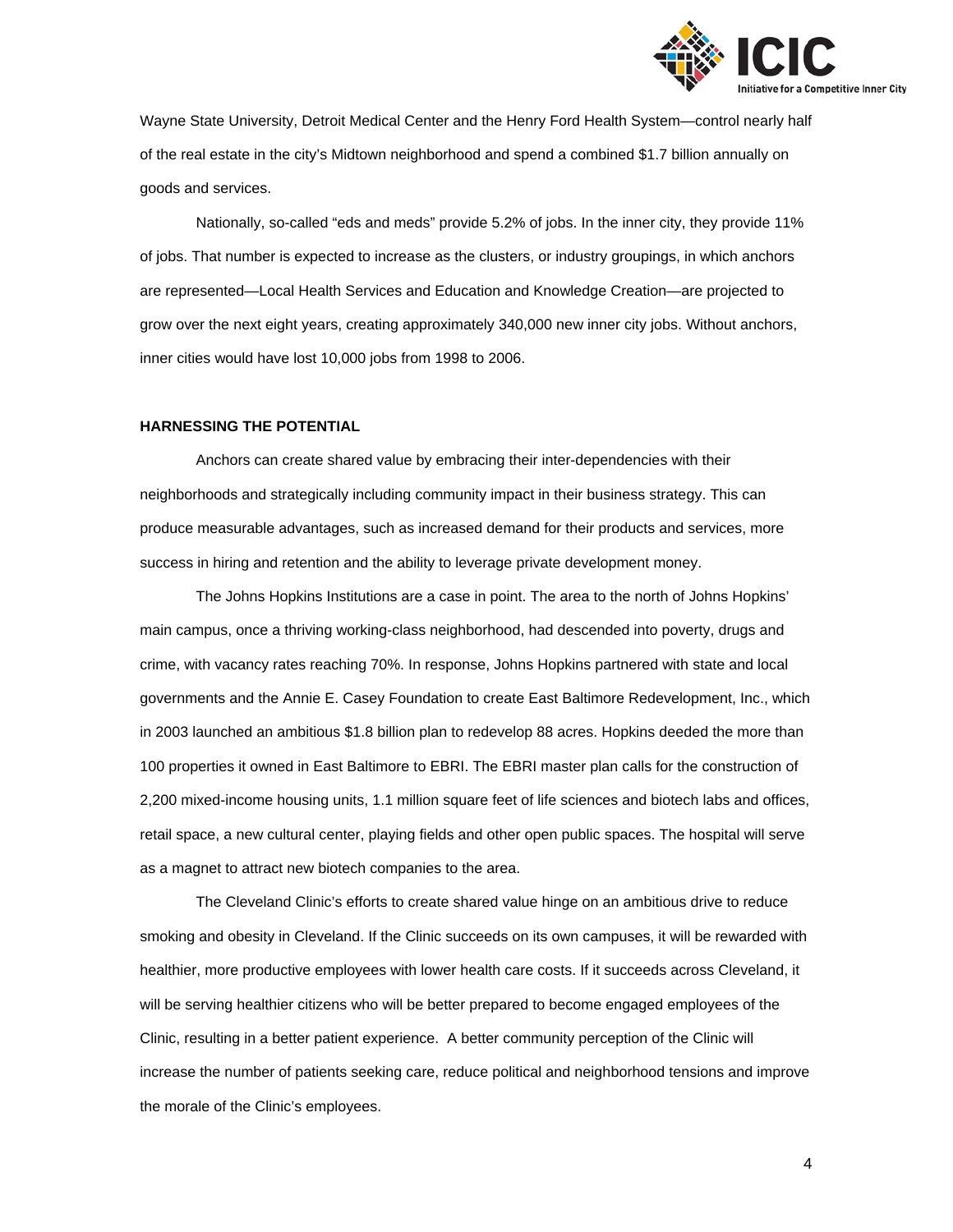

The vast majority of the Clinic's locations are in the inner city, where an estimated 38% to 41% of the population is obese. Some 12% to 14% of inner city residents have diabetes, compared to 5% to 6% nationally. Rates of heart disease, lung cancer and prostate cancer are all higher in the inner city.

In 2005, the Clinic banned smoking from its campuses. Employees who smoked were referred to the Clinic's Tobacco Treatment Center, which achieved a remarkable 45% quit rate in its first year. In 2007, the Clinic stopped hiring smokers altogether. To help employees lose weight, the Clinic eliminated sugary snacks, chips and soda from its vending machines and banned trans fats from foods served on campus. It also pays for weight-loss counseling for its employees.

These initiatives boosted the Clinic's credibility when it sought to combat smoking and obesity in its community. It started with a free six-month program to help smokers quit, generating more than 4,000 phone calls to the Ohio Tobacco Quit Line and distributing nearly 5,000 free nicotine patches. In partnership with the American Lung Association of Ohio, the Clinic developed a tobacco prevention program for K-12 students. In January of 2010, the Clinic teamed with the YMCA and Curves fitness centers to offer free three-month gym memberships. Some 8,000 people enrolled, and about half of those converted to full gym memberships. The Clinic also operates three farmers' markets.

**Local Impact:** A key part of creating shared value is distinguishing between programs aimed to increase diversity and those designed to impact a neighborhood. Most anchors already have effective diversity programs in place which could be leveraged to focus on the development of their local economies. In inner cities, minorities own almost half of all businesses, so increasing the amount of business done locally will also help anchors meet their diversity goals. If anchor institutions could boost the amount of business they do with local suppliers and hire more local residents, the impact on inner cities would be substantial.

#### **THE FRAMEWORK**

There are seven capacities in which anchors typically interact with their communities: as a provider of products or services; real estate developer; purchaser; employer; workforce developer; cluster anchor; and community infrastructure builder. In each capacity, the anchor drives value for itself and its community. When the anchor deploys all of these capacities strategically, using the lens of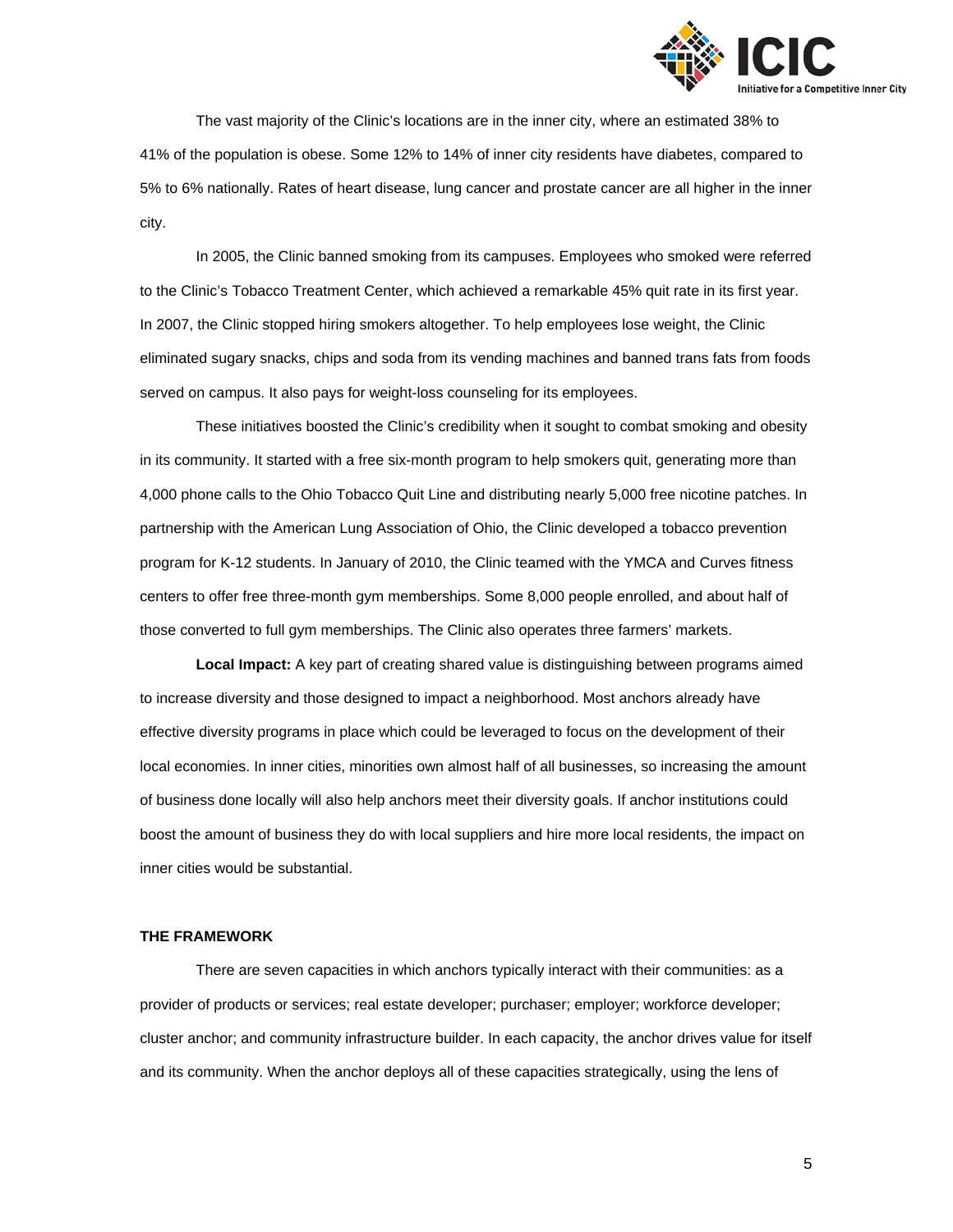

shared value to make all of its decisions, it achieves the greatest economic and social impact on its community.



THE ROLE OF ANCHORS IN COMMUNITY REVITALIZATION: **STRATEGIC FRAMEWORK** 

Working collaboratively with key stakeholders in the public, private and not-for-profit sector will almost always yield the greatest value for the community and, usually, the highest business value for the anchor. But there are certain capacities in which anchor, acting alone, can at least begin to drive that shared value, such as hiring and purchasing practices.

In other capacities, such as enabling cluster growth or developing a local workforce to serve their needs, anchors are most likely to be effective as leaders in joint efforts with specialist organizations, public officials or other local employers. As a community infrastructure builder, an anchor must strategically use its resources and influence in collaboration with a wide range of the "right" stakeholders.

# **ROLES**

# *Anchors' Capabilities*

To maximize shared value, an anchor should start with the roles in which it has the most influence and that require the least dependence on other parities. Anchors already have expertise – acquired as part of the normal course of doing business – as providers of goods and services, as real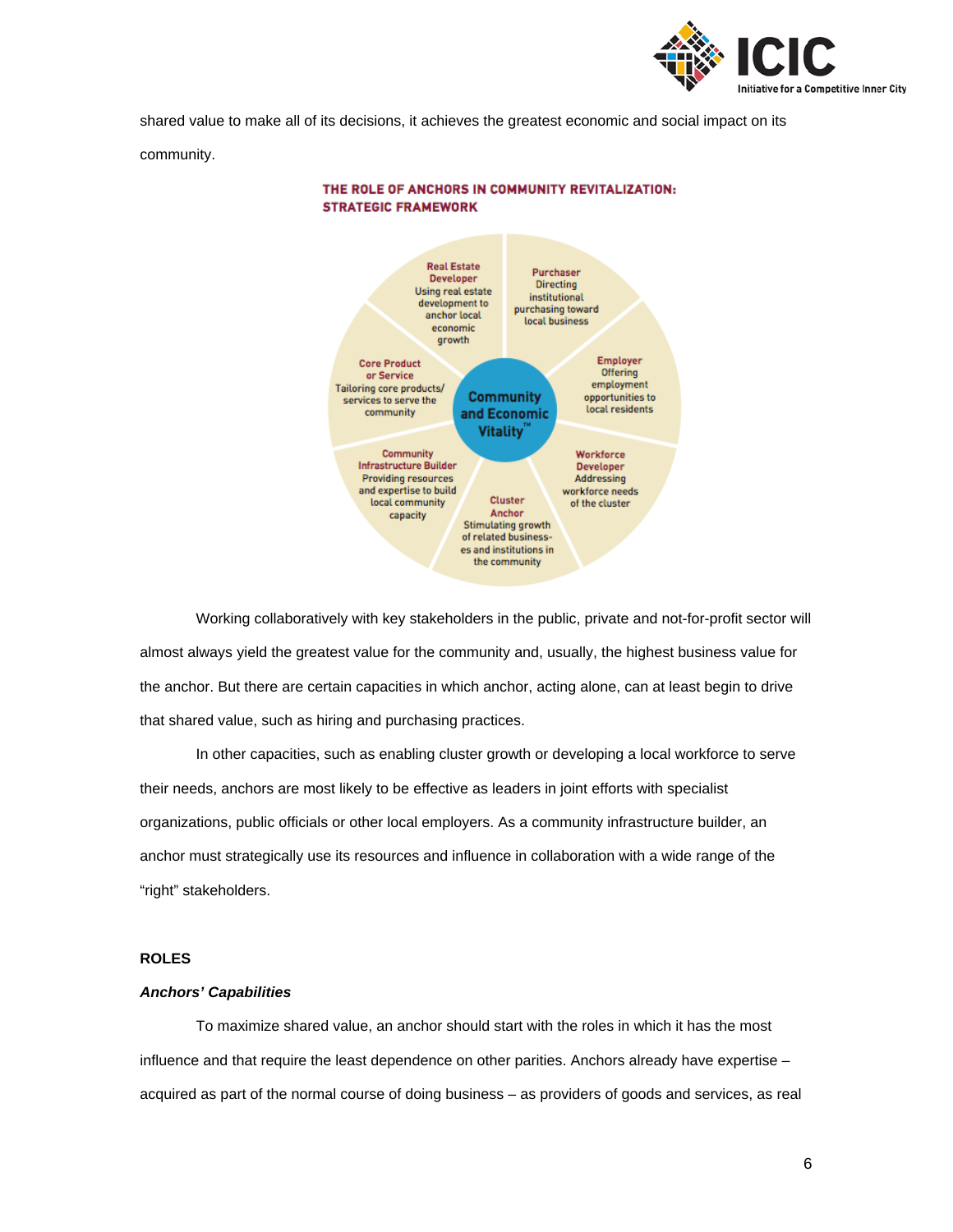

estate developers, as purchasers and as employers. In these roles, anchors are well-positioned to immediately increase the positive impact they have on their communities.

# **Role: Core Products or Services**

| Shared value for the anchor:    | A higher level of innovation and proficiency in its core |
|---------------------------------|----------------------------------------------------------|
|                                 | competency                                               |
| Shared value for the community: | Improved access to the anchor's expertise, products and  |
|                                 | services                                                 |

One of the most direct ways for anchors to engage their neighbors is by cultivating them as customers. This will require some anchors to address issues of access and affordability, and to develop new approaches and products tailored specifically for these constituents. In many cases, knowledge gained from community-centric approaches will have direct relevance to the anchor's core market.

**Making it Work:** The Cleveland Clinic, as described above, has achieved substantial success in extending its healthcare expertise and is continuing to do so. By leveraging its expertise and resources, the Clinic is improving the health of its inner city community.

# **Role: Real Estate Developer**

| Shared value for the anchor:    | Access to desirable real estate, ability to leverage private |
|---------------------------------|--------------------------------------------------------------|
|                                 | development money, reduced time to construction and related  |
|                                 | savings                                                      |
| Shared value for the community: | Appropriate real estate development in distressed areas;     |
|                                 | ability to leverage private development money for mixed-use  |
|                                 | projects; enhanced safety                                    |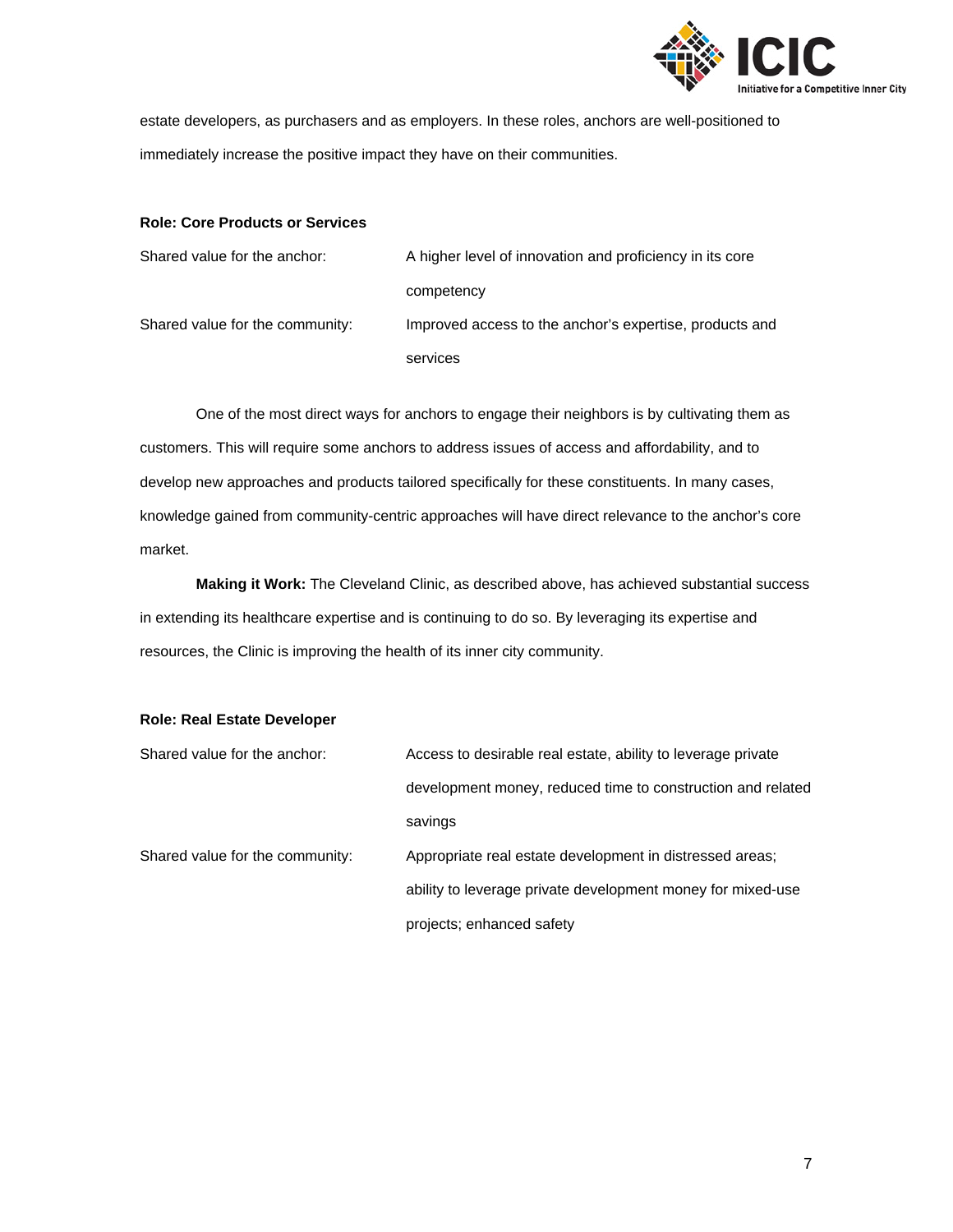

 As real estate developers, anchors can easily become lightening rods. A number of universities have made their campuses and communities more inviting by placing retail space, art galleries and performance spaces at their edges. Other institutions have gone further, showing how anchors can facilitate dramatic real estate improvements.

**Making it Work:** A few universities have used money from their endowments, which they consider unique sources of patient, long-term capital, to fund neighborhood real estate improvements. Over the last 10 years, the University of Cincinnati has allocated nearly \$150 million to finance loans and grants for community development. The University has leveraged its endowment contributions nearly three-to-one through tax-exempt debt, loans from banks and other sources.

Syracuse University has been working to influence real estate development in its neighborhood to build a better link between the University and downtown Syracuse. At first, the goal was simply to improve lighting along a one-and-a-half mile route running from the University through an arts district and a depressed neighborhood known as the Near West Side into downtown Syracuse. Now, the University is spearheading a comprehensive effort to revitalize the Near West Side, attract technology firms to the area and link more than 25 arts venues using landscaping, wireless hot spots, bike paths, outdoor art and free shuttle bus service.

The actual proposal to build the so-called Connective Corridor was a joint effort between students and faculty in the University's geography, architecture, engineering and design programs. More than 400 students are currently involved in related community projects, sometimes for credit and sometimes not.

For the Near West Side project, students have designed a Website5 and affordable green homes, researched neighborhood histories, redesigned a park, and raised money. The Near West Side Project has redeveloped two warehouses into mixed-use facilities hosting a green technology incubator, a culinary center and a live-work space for artists. The Project participates in Syracuse's \$1 Home program, which lets nonprofits acquire tax-delinquent properties for a dollar. These steps, along with an artist recruitment program, are designed to convince more University graduates to stay in Syracuse.

The University's efforts were boosted by the forgiveness of a \$13.8 million loan to the University by the State of New York, with the condition that repayments be instead invested in the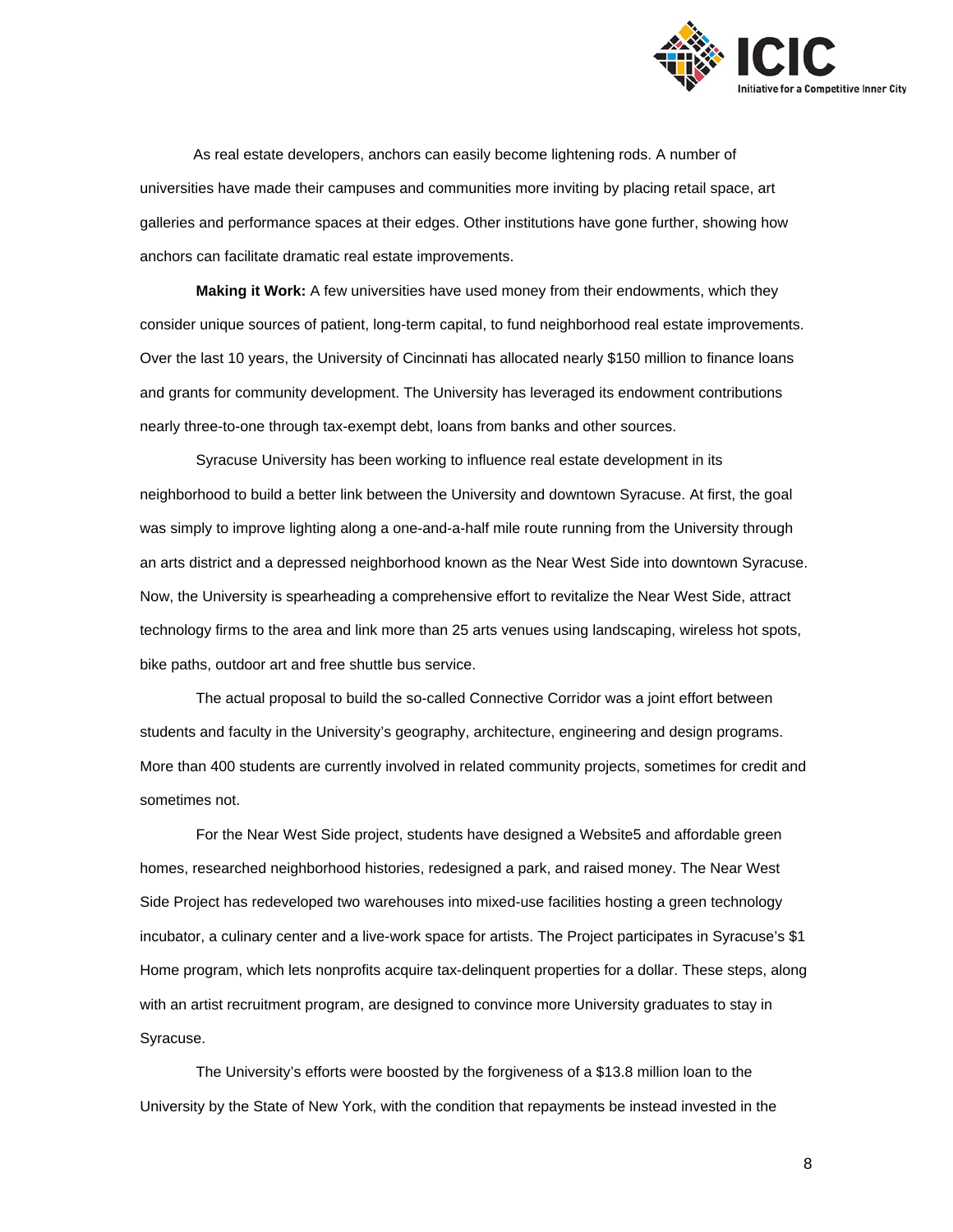

Near West Side. To date, a total of \$56 million has been committed, with financial participation from New York State, the city of Syracuse, businesses and foundations.

#### **Role: Purchaser**

| Shared value for the anchor:    | A more competitive pool of vendors, suppliers that are    |
|---------------------------------|-----------------------------------------------------------|
|                                 | better able to meet the anchor's needs                    |
| Shared value for the community: | Local jobs and a healthier business environment, improved |
|                                 | neighborhood amenities                                    |

To create shared value, anchors need to extend programs aimed at increasing spending with minority- and women-owned firms to include locally based suppliers. Anchors can help local firms compete by unbundling large contracts or requiring prime contractors to use local subcontractors. They can also encourage local firms to partner with each other or with larger vendors and can provide business advice and mentorship.

Anchors can also use their clout to make it easier for local firms to work with them. Detroit's Henry Ford Health System pays small local vendors a month in advance and purchases supplies for some of them at prices they couldn't achieve on their own.

**Making it Work:** In 2010, the University of Pennsylvania spent approximately \$100 million roughly 12% of its total spending and double the amount it spent in 1999—with local and diverse businesses. Partnering with the Pennsylvania Minority Business Center, Penn identified local and diverse vendors and helped prepare them to do business with the University. These vendors also meet with Penn purchasing managers to learn about upcoming needs.

Penn was especially aggressive in its efforts with Telrose Corp., a local and minority-owned office supply company. Telrose, then a three-person delivery company, was a subcontractor to Office Depot. Penn persuaded Office Depot to prepare Telrose to become the prime contractor, with Office Depot as its supplier. Over 10 years, Telrose will increase its share of the contract from \$300,000 to \$50 million. Telrose now has 22 employees, 70% of whom live in West Philadelphia.

**Building Capacity:** The Cleveland Foundation brought together The Cleveland Clinic, Case Western Reserve University, University Hospitals and other local anchors to create the Evergreen Cooperative Development Fund, which helps seed environmentally friendly worker-owned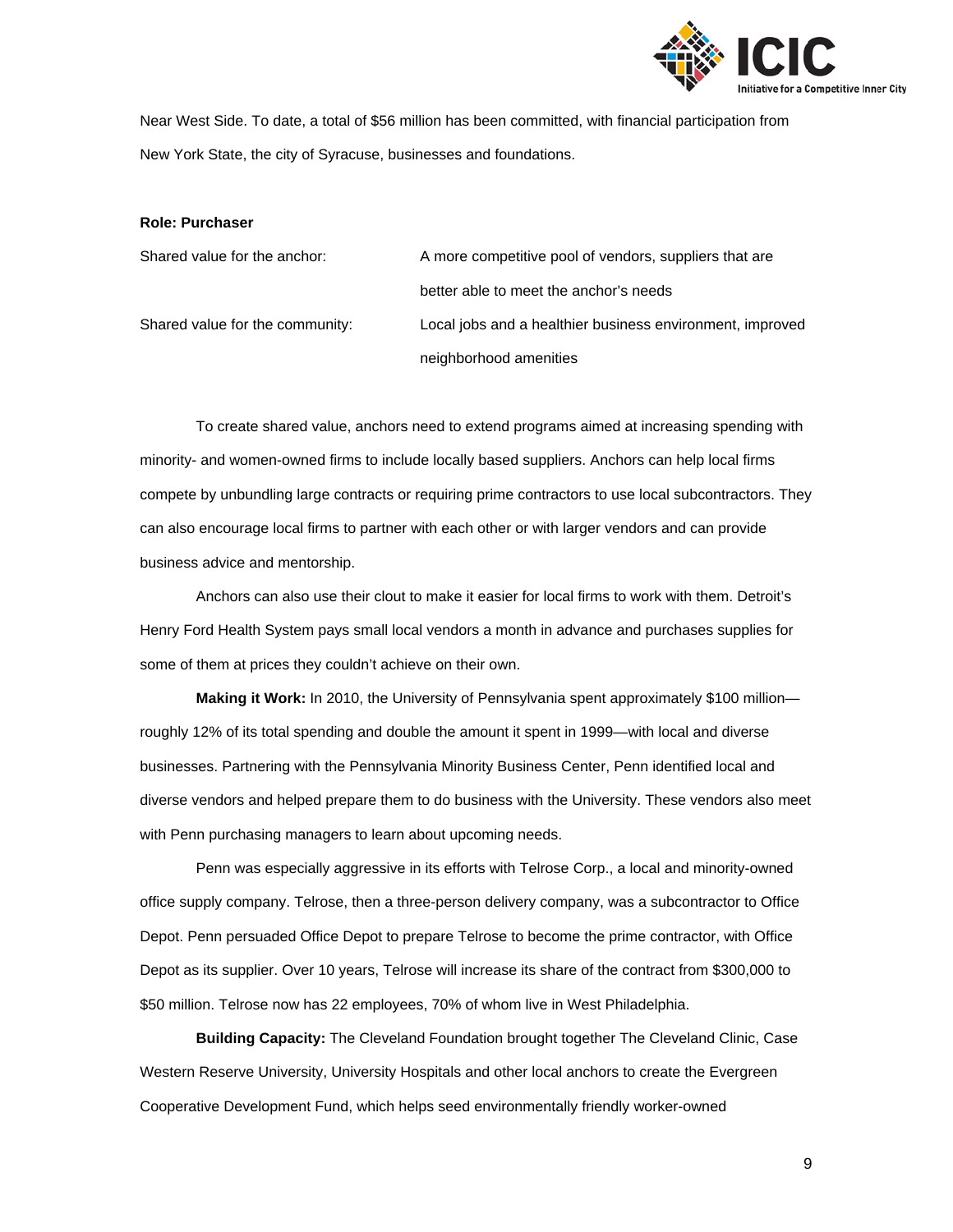

cooperatives in industries that lack suitable local suppliers. Once a cooperative becomes profitable, it will return 10% of its earnings to the development fund to help seed new ventures. Evergreen Commercial Laundry, which aims to clean 12 million pounds of linens a year, was the first company launched out of Evergreen. The next was Ohio Cooperative Solar, created at the suggestion of the Cleveland Clinic. Ohio Cooperative Solar now counts all three anchors, as well as the City of Cleveland and the Cleveland Housing Network, as customers. The Cooperative Development Fund is currently working on plans for more than a dozen different businesses.

# **Role: Employer**

| Shared value for the anchor:    | More success in hiring, better employee retention, more    |
|---------------------------------|------------------------------------------------------------|
|                                 | engaged employees, more satisfied customers and            |
|                                 | students thanks to the ability to live locally             |
| Shared value for the community: | Local, accessible jobs with opportunities for advancement, |
|                                 | increased demand for local goods and services, increased   |
|                                 | dollars spent in the community                             |

Despite anchors' influential roles as inner-city employers, too often, inner city residents are under-represented as employees at anchor institutions*.* Given that two-thirds of jobs at hospitals and one-third of jobs at colleges and universities require less than a bachelor's degree, anchors should be able to capitalize on local talent. To do this, anchors should target specific positions most likely to be filled by local residents and map the possibilities for career advancement for each. They can then set realistic goals for the numbers of local applicants to be interviewed and hired, and partner with community groups for qualified referrals.

**Making it Work:** Boston's Brigham and Women's Hospital makes forgivable tuition loans of up to \$10,000 to employees pursuing training in high-need fields. Since 2007, loans have been granted to 68 employees, who stay an extra two to four years with the hospital. In 2006, Brigham began offering career coaching classes. To make it easier for employees to attend, classes are scheduled around shift changes. Managers bill a separate fund for the time employees spend in training, ensuring that employees don't have to use paid time off, nor do departments take a financial hit.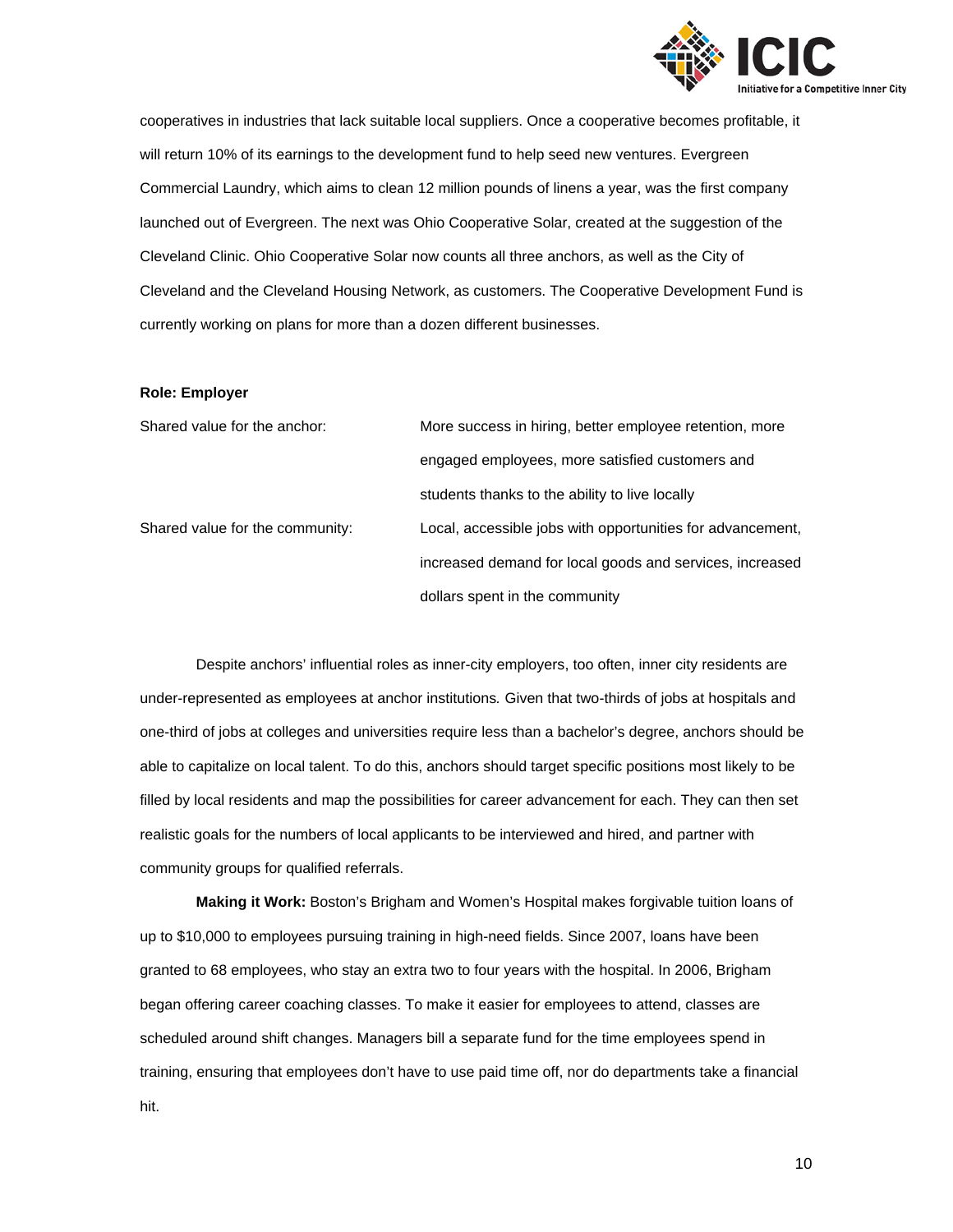

# *A Leadership Role for Anchors*

As a workforce developer or cluster anchor, anchors must collaborate with those traditionally thought of as competitors, as well as with stakeholders such as business groups, advocacy organizations and other not-for-profit groups. Often, this has been accomplished with another not-forprofit playing the role of convener and facilitator, as the Kresge, W.K. Kellogg and Hudson-Webber foundations did in Detroit and as the Boston Foundation did in its city.

# **Role: Workforce Developer**

| Shared value for the anchor:    | A stronger applicant pool; committed employees; improved |
|---------------------------------|----------------------------------------------------------|
|                                 | employee retention                                       |
| Shared value for the community: | Access to appropriate local jobs; job training and       |
|                                 | opportunities for advancement                            |

Workforce development requires anchors to play more of a leadership role with other anchors, businesses, schools and community organizations to build a pipeline of local residents with the qualifications and willingness to be hired into local institutions and businesses. Once anchors identify the jobs that need to be filled and the education and training needed for these positions, anchors can match them against the community's education and job training system. If there are gaps, anchors can then partner with other employers and organizations on focused education and training initiatives targeted to preparing inner city students and other residents for the jobs the anchors. These could include curriculum design, new degree and certification programs, new methods of recruitment, and better linkages between schools and community colleges for both entry-level and more advanced positions.

**Making it Work:** The Boston Foundation brought together three anchors—Beth Israel Deaconess Medical Center/New England Baptist Hospital, Boston Medical Center and Partners HealthCare—and challenged them to use foundation money, combined with their own significant matching funds, to radically improve their workforce development efforts. With a combined \$14.5 million pledged to the so-called Allied Health Initiative, the results have been dramatic.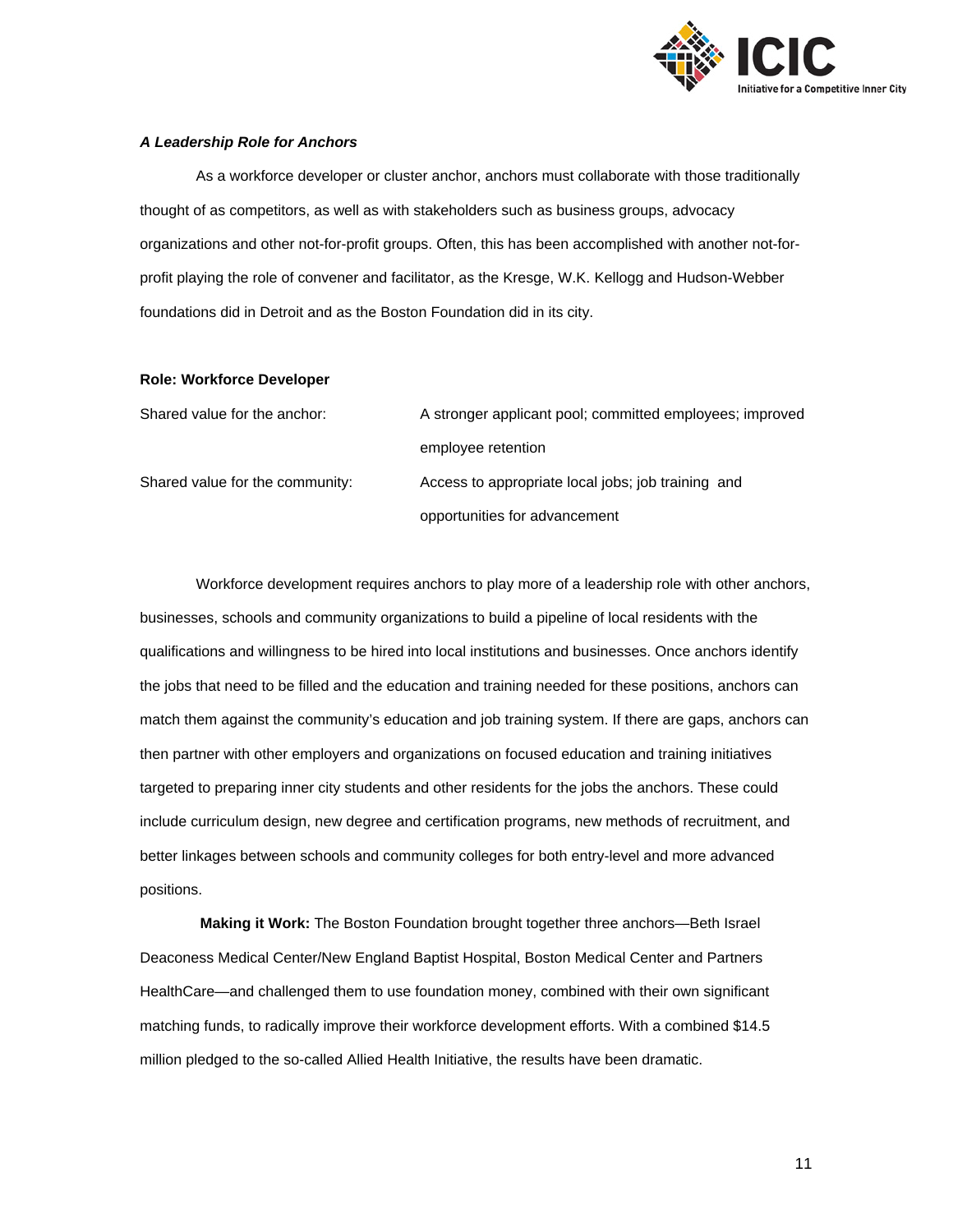

Beth Israel initially intended to use its funding to help some employees prepare for betterpaying jobs such as research administrators, surgical technologists and nurses. But it discovered that many of its staff didn't have the educational foundation to begin the required certification programs. In response, Beth Israel began offering pre-college courses in cooperation with a local community college. So far, 392 employees have met one-on-one with a career counselor to discuss the hospital's offerings, 248 have taken a pre-college level course and 120 have progressed to college-level work in English, math or reading.

Despite significant staff cuts, Boston Medical Center used its Allied Health funding to greatly improve the abilities and perception of its central processing department staff. Some 44 members of the department began certification training, and within three years all but three had achieved certification. Twenty-one staffers have been promoted. The hospital also restructured its existing curricula to give current employees more exposure to radiology and to allow current radiology employees to gain experience in advanced modalities such as mammography and MRI technology.

Partners HealthCare had perhaps the most ambitious plans for its Allied Health funding, striving to use technology and distance learning for pre-college preparation and specialty medical training. To help employees prepare for the courses, Partners developed modules on time management, study habits and online learning. Partners also developed Web-based training for advanced radiology certification and a medical terminology course. Twenty employees successfully completed the radiology training, and 17 made it through the medical terminology sessions. In addition, Partners reached thousands of employees through its workforce development Website, and found that the participants in its distance-learning initiative are more diverse than its employee base taken as a whole. Partners now has online learning tools that are available to other Boston hospitals and to individuals throughout its region.

Just as important, the Allied Health programs changed managers' attitudes about workforce development throughout Partners and it affiliated institutions. The success of Allied Health, and the attention given to it by senior management, encouraged other departments to ramp up their own workforce development plans.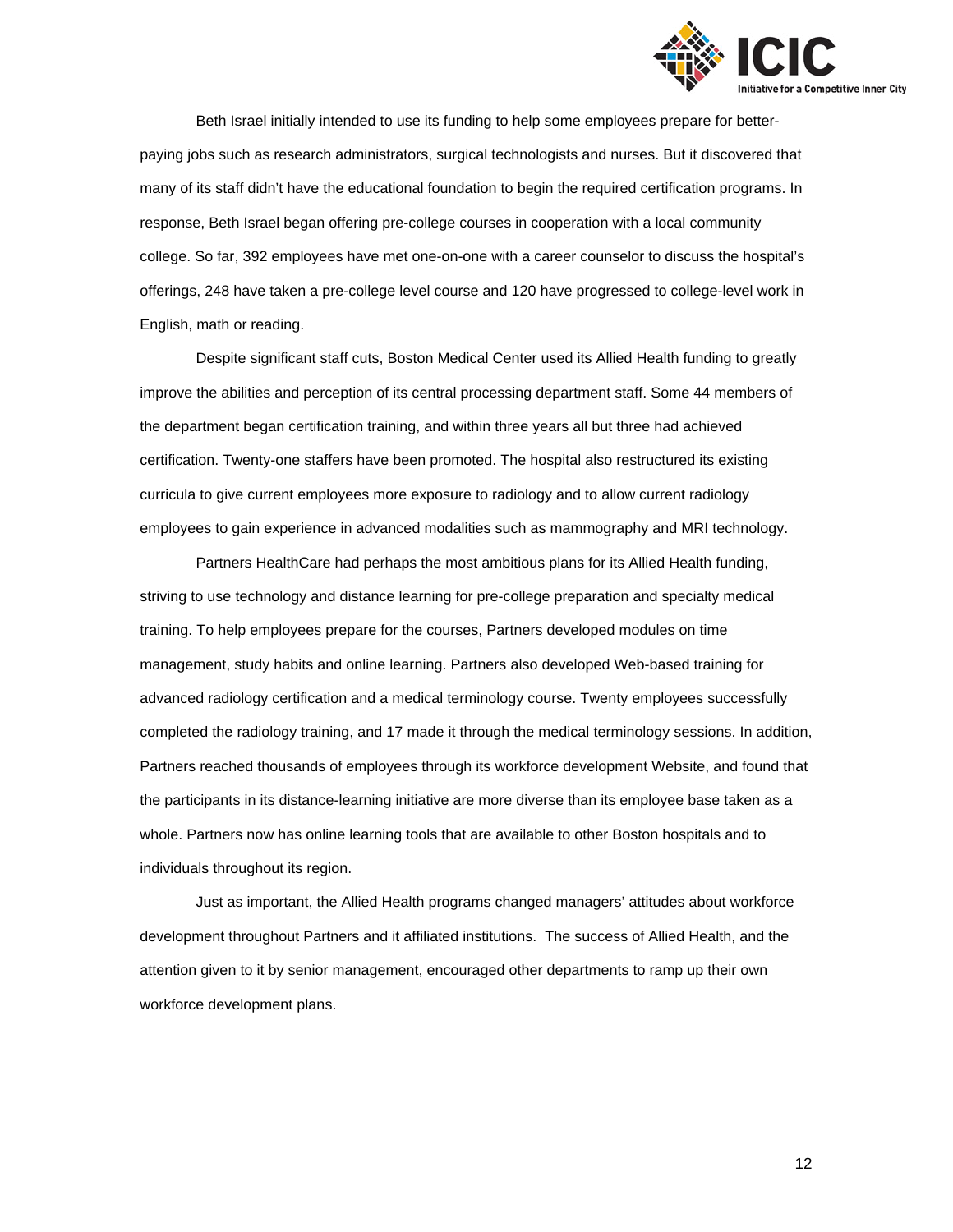

# **Role: Cluster Anchor**

Shared value for the anchor: Healthier business community; improved productivity; improved choice of vendors and business partners; better access to all levels of employees; stronger brand Shared value for the community: Jobs; stronger tax base, improved quality of research institutions, accelerated commercialization of research and development, more research and development funding

Anchors can have a profound impact on industry clusters, spearheading their growth throughout the region. By collaborating with other institutions and businesses, anchors can attract talent, funding and new companies and help drive innovative research and commercialization. Anchors can help young firms with high growth potential by serving as geographic or virtual incubators.

**Making it Work:** The Cleveland Clinic has become a major catalyst in attracting healthcarerelated companies to Cleveland and the region. In April 2010, the Clinic launched the Global Cardiovascular Innovation Center, a technology development consortium that provides grants, product development assistance and low-cost space for promising cardio-vascular health-related companies. By partnering with a local nonprofit community development corporation, the Center was able to attract \$250 million in funding, including \$60 million from Ohio's Third Frontier initiative. The Center's goal is to form or attract more than 40 companies to Ohio and create more than 850 new skilled jobs. As of February 2010, the Innovation Center has formed or supported 25 new companies and convinced 12 others to establish new operations in Ohio.

The Clinic has also been working with a group of local stakeholders, under the umbrella of Midtown Cleveland, to establish a Health and Technology Corridor connecting downtown Cleveland with the medical institutions at University Circle. The Clinic encourages companies spun out of the University Circle institutions or young companies moving to Cleveland to locate along this stretch of Euclid Avenue. The Corridor is now home to four anchors, seven business incubators, 75 biomedical companies and 45 technology companies. The collaboration offers a variety of business incubation services, including help commercializing products and raising capital.

Carnegie Mellon University, Pittsburgh University and University of Pittsburgh Medical Center have attracted \$33.3 million in state funds to form the Pittsburgh Life Sciences Greenhouse. Together,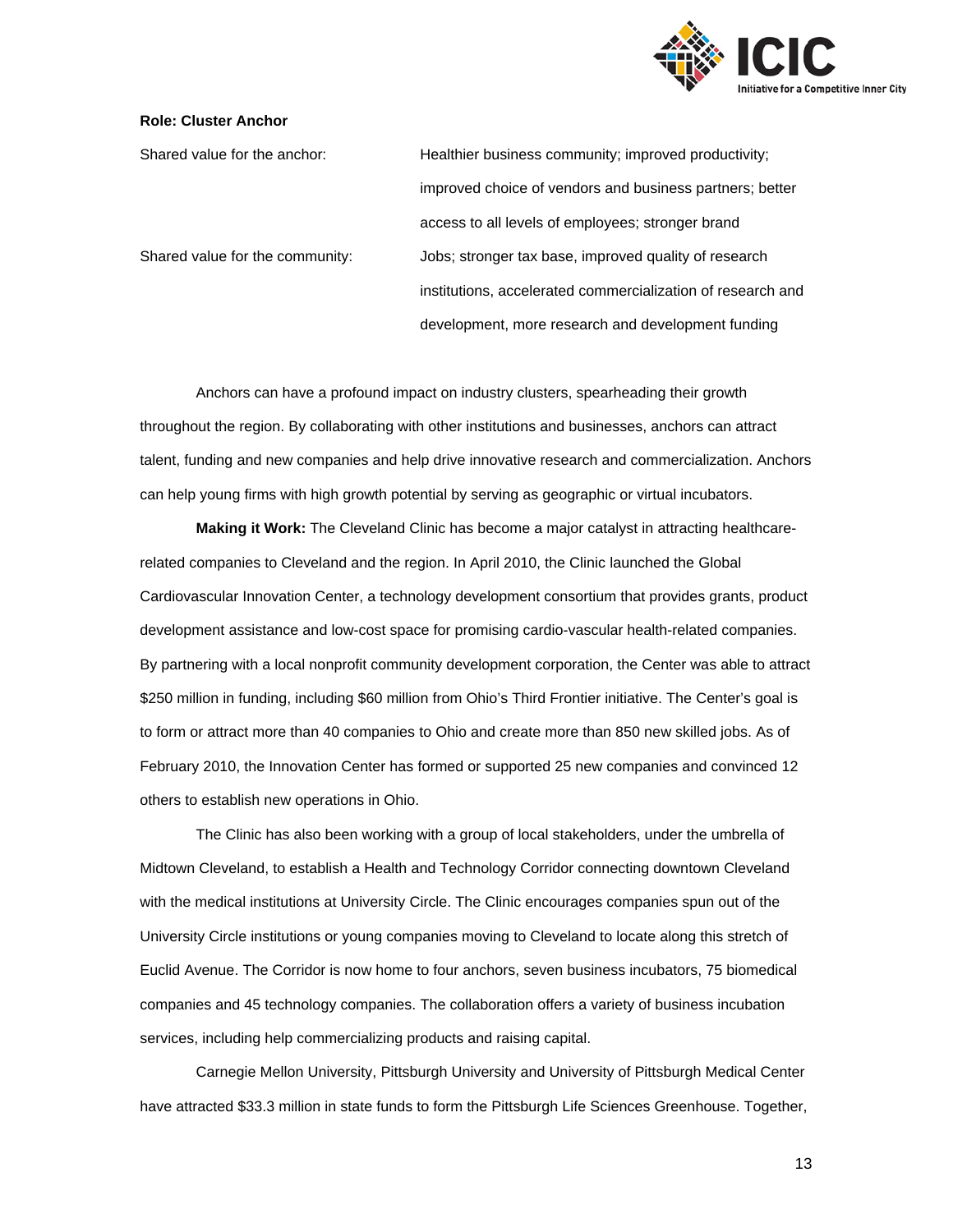

they've helped 13 life sciences companies relocate to the region. With help from various partners and a \$2.4 million grant from the Department of Labor, the anchors have trained more than 6,000 people to work in life sciences since 2005.

# *Leveraging Partnerships*

Community Infrastructure Builder may require the most change in anchor practices because it is the role anchors most commonly play today. Anchors respond daily to a constant stream of requests for their "time, treasure and talent" to address the myriad of issues which affect their communitiesfrom requests for faculty expertise and student interns to improve the K-12 educational system, to grants and volunteers for local nonprofits to advocacy with governments for public infrastructure improvements to sponsorships of local events. Traditionally, anchors have built local community capacity by responding to these requests. In the anchor framework presented here, all of the other roles also help to build the community's capacity to improve its economic, social and environmental sustainability. The key with this last role is for anchors to use these traditional levers of community engagement or relations in a strategic and coordinated manner, to both advance the work in the other roles and to use each anchor's particular competencies to address any other high-need areas of the community.

## **Role: Community Infrastructure Builder**

| Shared value for the anchor:    | Depends greatly on the anchor's competencies and focus      |
|---------------------------------|-------------------------------------------------------------|
|                                 | and can include: safer streets, better housing for          |
|                                 | employees, a better-qualified pool of potential hires, more |
|                                 | accessible transportation systems                           |
| Shared value for the community: | Will vary greatly and can include: reduction in crime,      |
|                                 | improved physical infrastructure, increased housing values, |
|                                 | more jobs, better schools, improved retail environment      |

As a community infrastructure builder, each anchor should choose those areas of community need where it has competencies to offer and where its efforts will best complement its other work across the framework. Working collaboratively with other businesses, nonprofit, government and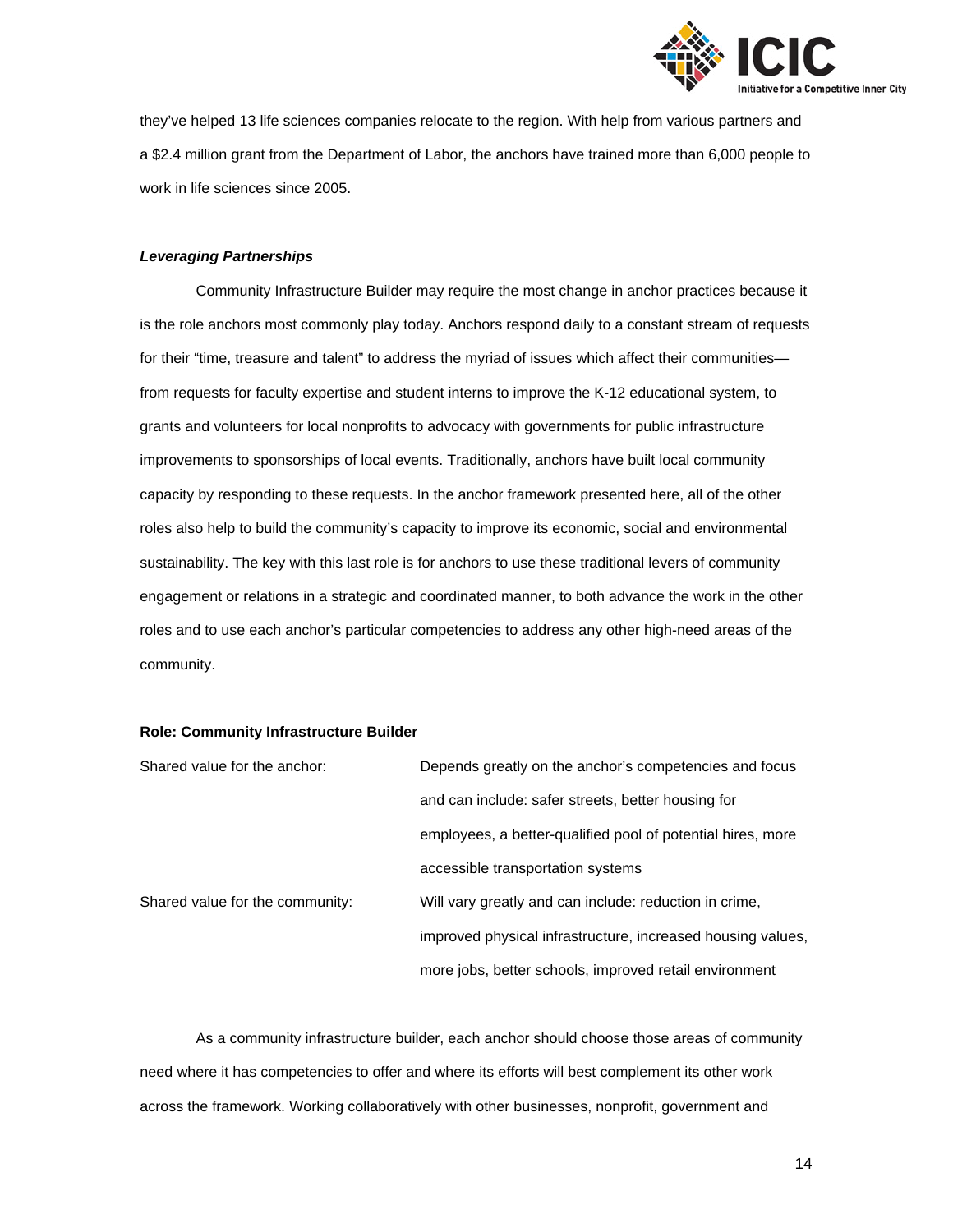

neighborhood partners with similar interests, clear community improved goals that can be set and long-term strategies developed to meet them.

**Making it Work:** In 2007, the Henry Ford Health System established Henry Ford Early College to improve the community's educational infrastructure and to alleviate some of the hospital's difficulties in hiring healthcare professionals. Students enroll in Early College in 9<sup>th</sup> grade, committing to a five-year program through which they will earn a high school diploma, an associate's degree and certification in one in 10 healthcare-related occupations. The program is free to students who finish in five years.

Classes and clinicals are held at Henry Ford Community College and at the hospital. Once students have chosen a specialty, they shadow professionals in that field and work with patients. Since the program was launched in 2007, more than 150 students have enrolled. The Early College boasts a 97% retention rate. Two-thirds of the students qualify for free or reduced-price lunches.

# *Collaboration Between Anchors*

 In neighborhoods with multiple anchors, the potential for change is even greater. The Henry Ford Health System, Wayne State University and Detroit Medical Center control nearly onehalf of the real estate in Midtown Detroit. They employ 30,000 people and enroll 32,000 students. Each year, they hire 3,300 people and purchase \$1.7 billion in goods and services. Together, the anchors have three goals for their community involvement: to make Midtown a safe, vibrant community in which employees want to live, to maximize local procurement and hiring to leverage third-party investments in Midtown.

The three anchors first teamed up on the so-called 15x15 initiative, which will try to convince 15,000 young people to move to Midtown by 2015. Since then, they've leveraged state and philanthropic funds to form the Midtown Partnership, which works on the Live Midtown, Hire Detroit and Buy Detroit initiatives. For Live Midtown, the anchors would like to have 10,000 of their current employees living locally. Hire Detroit would ideally see a third of new anchor employees living locally and Buy Detroit aims to capture some of the 84% of anchor procurement money that now leaves the city.

To make Midtown more attractive, the anchors jointly run a shuttle bus program and are planning public safety and lighting improvements. In January 2011, the anchors announced cash